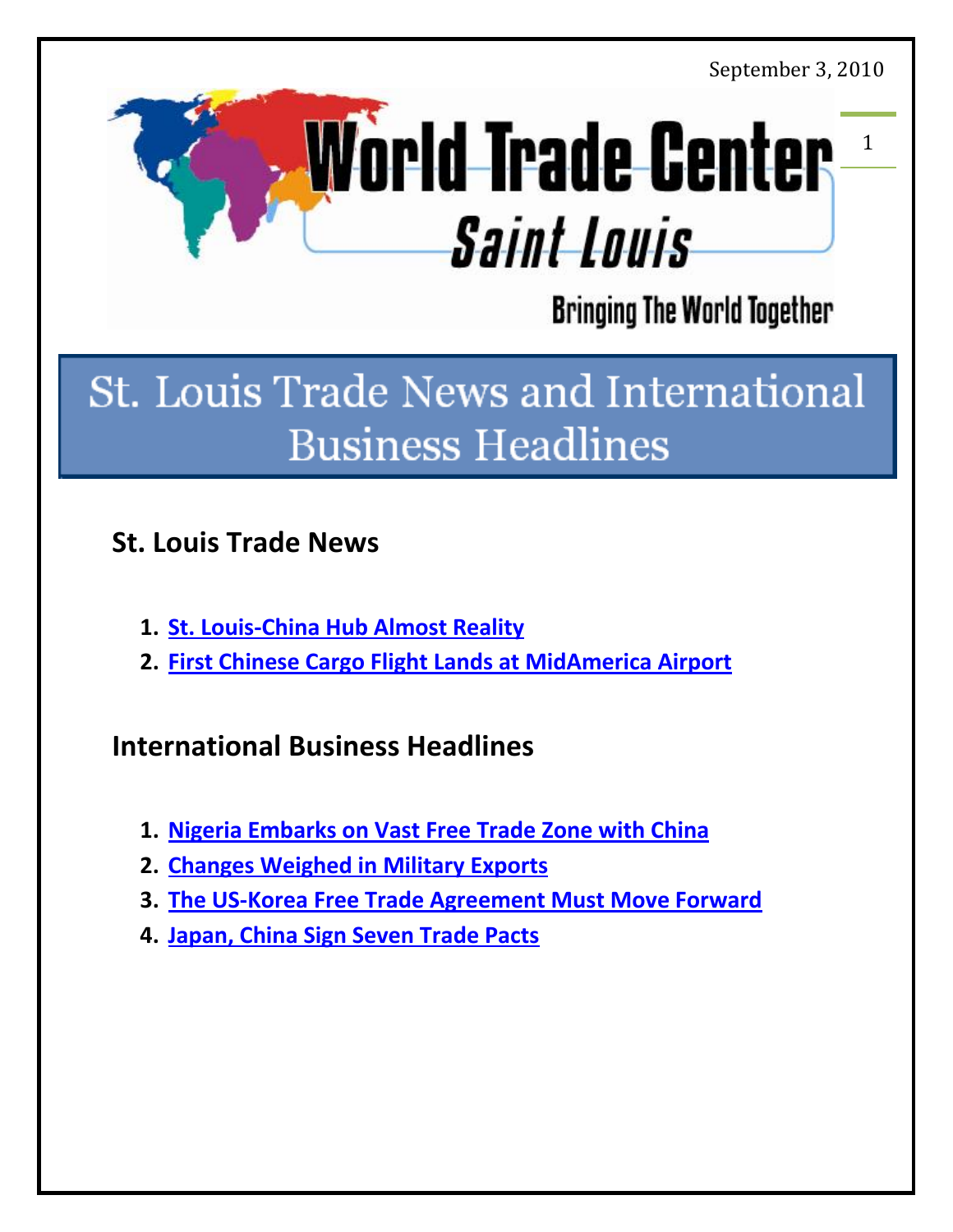## **Articles** <sup>2</sup>

## <span id="page-1-0"></span>**[St. Louis-China Hub Almost Reality](http://www.fox2now.com/news/ktvi-china-hub-closer-to-reality-090110,0,5019991.story)**

*Charles Jaco, St. Louis Fox 2, Wednesday, September 1, 2010*

Missouri Senators Kit Bond and Claire McCaskill are in China right now. They tell FOX 2s Charles Jaco that the deal is just about done, and that two cargo flights a week from China will begin landing at Lambert Airport after the first of the year. And they think this will turn into something much bigger.

After two years of high-level negotiations, it looks like the Chinese may be set to start establishing a cargo hub at Lambert.

Jaco spoke to Senators Claire McCaskill and Kit Bond in Beijing, where they've both been in meetings about turning St. Louis into a major trade hub between the United States and China.

While the deal is not completely done, Bond said he's optimistic details are nearly ironed out.

McCaskill agrees, "We've made some real progress on this, and the way I like to look at it Charles, is we're going to be sending two planes full of Missouri products out of St. Louis a week."

China has hosted St. Louis delegations in five separate trips over two years. St. Louis has hosted high-level Chinese delegations. And now, crunch time.

The Chinese like Lambert and Mid-America airports because they're not crowded. A Chinese cargo plane made a test flight to Mid-America last week.

So why are two cargo flights a week a big deal? Organizers of the China hub initiative say they could turn into something much, much bigger.

"The China hub makes St. Louis and the St. Louis region a player in the trade and investment and commerce with China," Bond says.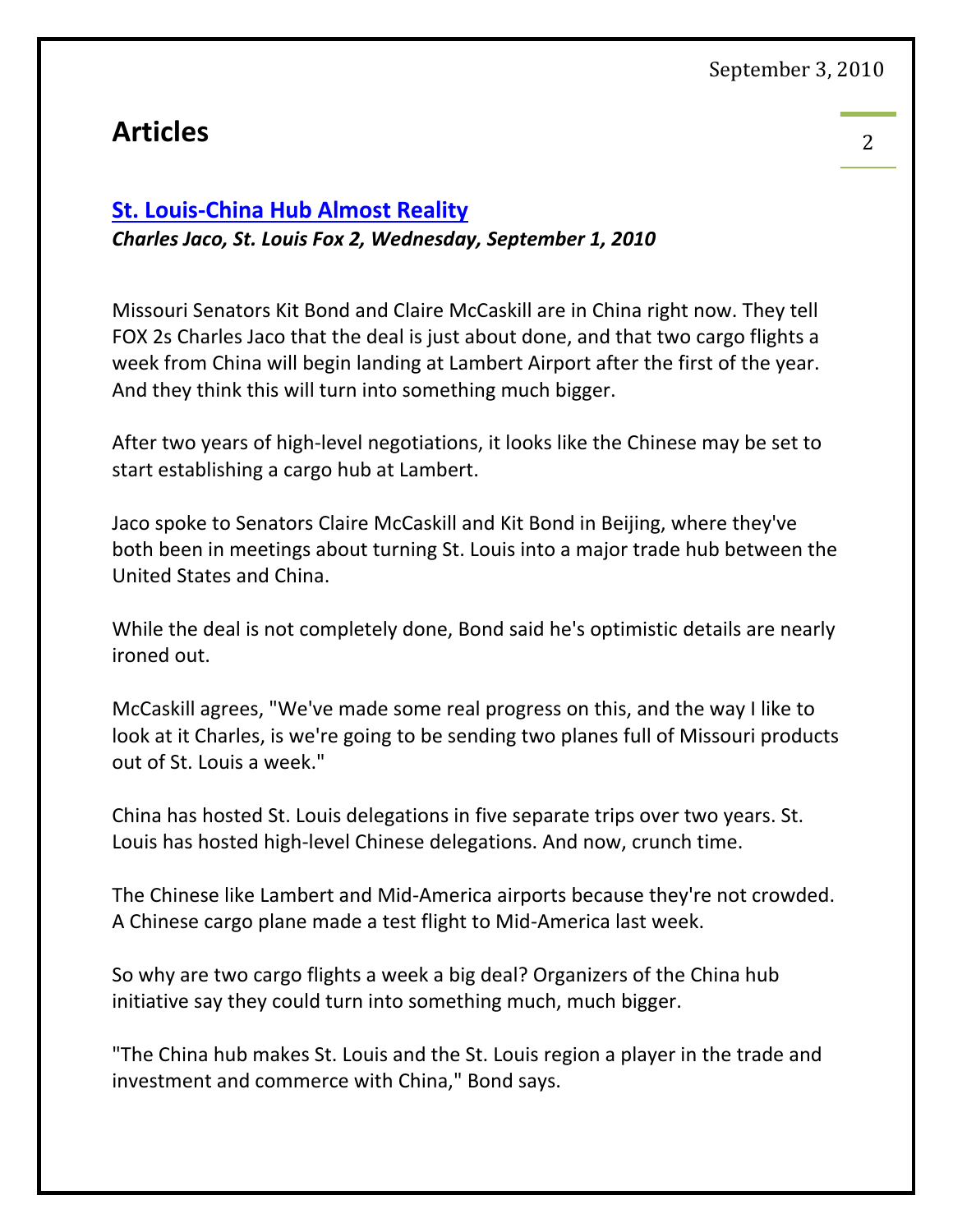The final meeting will be between another Chinese delegation and hub officials here in St. Louis next month.

#### [\(Back to top\)](#page-0-0)

## <span id="page-2-0"></span>**[First Chinese Cargo Flight Lands at MidAmerica Airport](http://www.bizjournals.com/stlouis/stories/2010/08/23/daily51.html)** *Kelsey Volkmann, St. Louis Business Journal, Thursday, August 26, 2010*

A critical cargo test flight from China landed Thursday afternoon at MidAmerica St. Louis Airport in Mascoutah, Ill.

The purpose of the flight, which departed from Shanghai Pudong International Airport, was to complete all the procedures, communications and logistics coordination required for a long-term air commerce trade route into MidAmerica from Asia and back again, airport officials said.

With the success of the first flight, officials said they expect regular air cargo service from Asia to MidAmerica St. Louis Airport to begin in the fourth quarter of 2010.



"With the start of this new trade route, we believe the overall cargo operations here at MidAmerica will really take off," St. Clair County Chairman Mark Kern said in a statement.

The test flight carried 83 kilo tons of general cargo, including electronic equipment, power equipment parts and industrial equipment. Sky Lease Cargo, based in Greensboro, N.C., operated the aircraft, and Beijing

Expedient Services and Transportation of China chartered the flight, consolidated the freight in Shanghai and coordinated the loading. En route from Shanghai, the aircraft made a servicing stop in Anchorage, as most aircrafts from Asia do.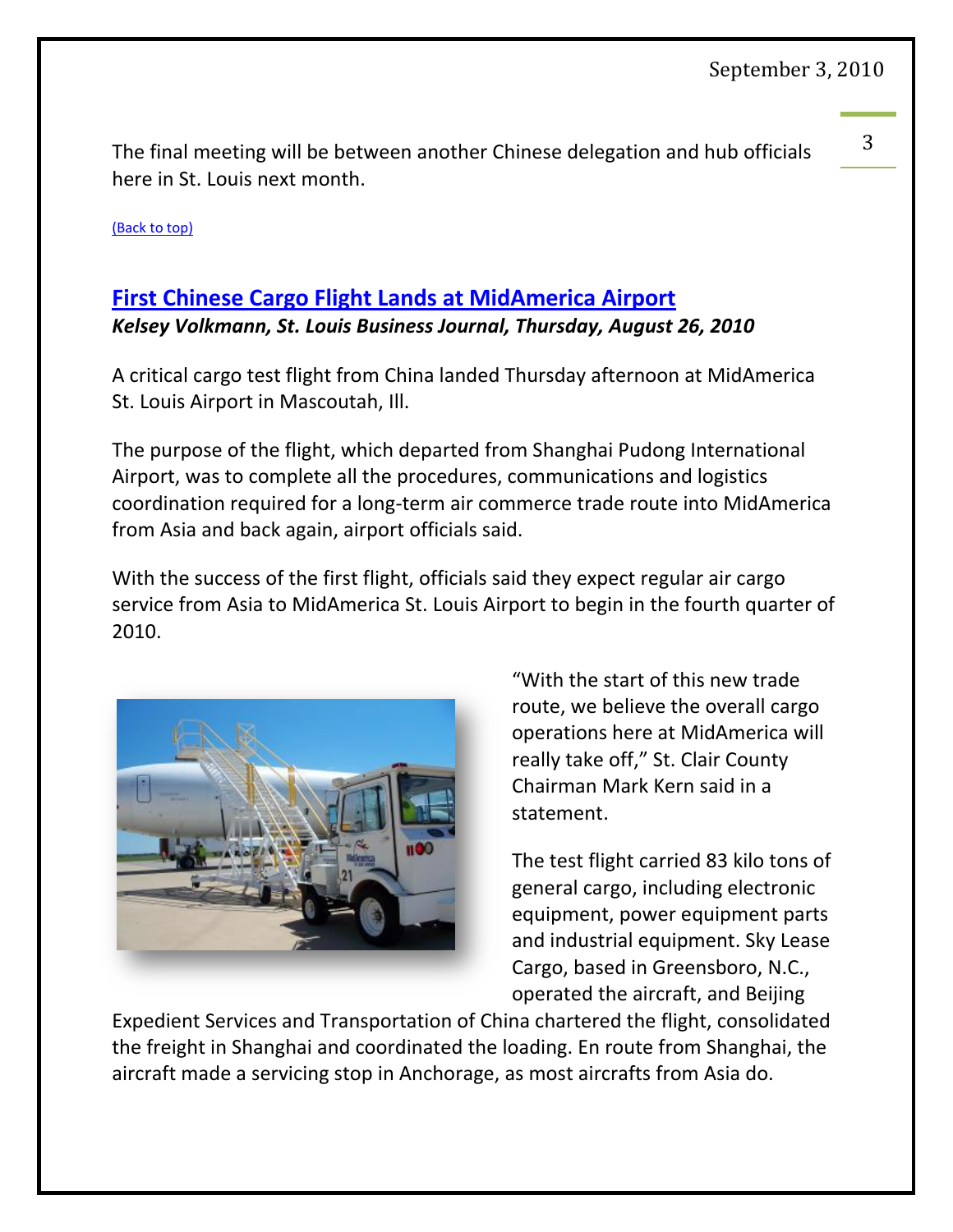After the successful landing at MidAmerica, the cargo was unloaded to waiting trucks that will transport it from there to Chicago's O'Hare, Dallas, New York, Minneapolis and Atlanta for further distribution. By mid-afternoon, the aircraft was back in the air to continue on to Piedmont Triad International Airport in Greesnboro, NC.

The new trade route at MidAmerica is six years in the making. In 2005, the airport completed the cargo terminal, and 3,600 acres of the airport became part of the Foreign Trade Zone 31. MidAmerica airport was named a U.S. Port of Entry in 2006 and received its first international shipment from South America. Two years later, the airport completed refrigeration capability and began welcoming regular flights from Latin America carrying fresh flowers, produce and herbs, along with pharmaceuticals and other perishable air freight.

Local and state leaders also have been working to make Lambert-St. Louis International Airport a trade hub with China. A delegation plans to leave for a week-long trip to Shanghai and Beijing on Saturday.

MidAmerica airport Director Tim Cantwell has said he doesn't consider Lambert's efforts to develop a \$40 million cargo center competition.

With Boeing's plans to use an entire existing cargo terminal at MidAmerica by the first quarter of 2011, the airport plans to build another warehouse to host the perishable capability as well as general cargo in order to continue to facilitate existing and future international cargo operations.

Last week, Boeing said it would open a \$7 million manufacturing plant at MidAmerica.

<span id="page-3-0"></span>[\(Back to top\)](#page-0-0)

**[Nigeria Embarks on Vast Free Trade Zone with China](http://af.reuters.com/article/topNews/idAFJOE6800H820100901)** *Chijioke Ohuocha. Reuters Africa, Wednesday, September 1, 2010*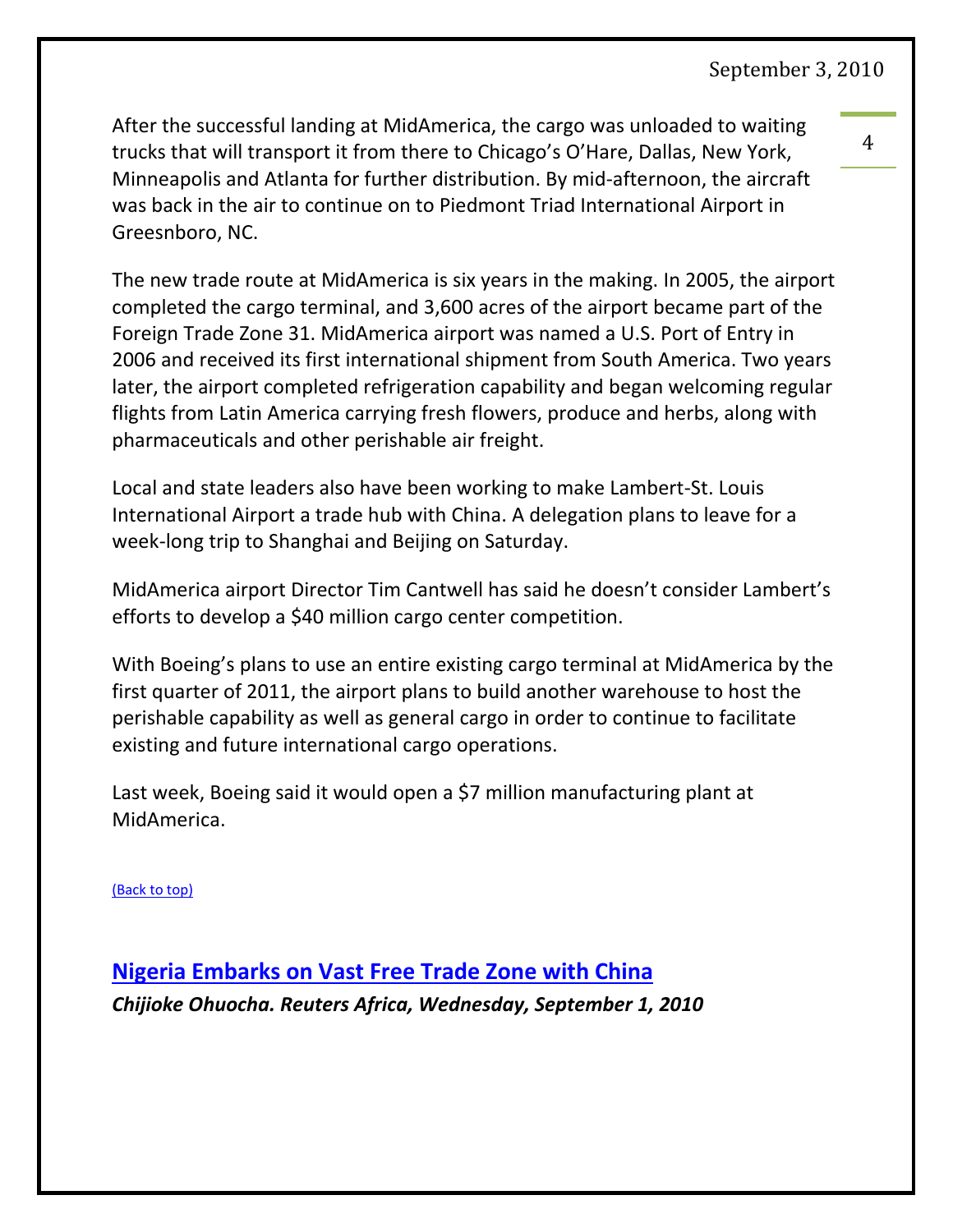Nigeria is building a multi-billion dollar free trade zone with Chinese investors on the edge of its commercial capital Lagos to try to develop a local manufacturing base and help reduce its import dependence.

The \$5 billion first phase of the Lekki Free Zone, a 3,000 hectare site on the eastern fringe of the city, is 60 percent held by Chinese investors and 40 percent by the Lagos state government, the deputy head of the project told Reuters.



### The consortium will

provide basic infrastructure including roads, power plants and water plants before manufacturing firms are invited to set up business, Lekki Free Zone Development Co (LFZDC) deputy managing director Adeyemo Thompson said.

"We have a number of Chinese companies which are coming in the manufacturing area," Thompson said in an interview.

"They are coming to produce furniture, electronics, pharmaceuticals and heavy machinery. We are having a fair in November, which is when we kick off operations."

The Chinese shareholders in the project include China Railway Construction Corp., the China-Africa Development Fund Ltd and the China Civil Engineering Construction Corporation Ltd.

A total of 16,500 hectares of land bordered by the Atlantic Ocean and the Lagos and Lekki lagoons has been earmarked for the whole free zone, which will include a deepwater sea port and a new international airport in close proximity.

The aim of the free zone is to make it easier for foreign investors, particularly manufacturers, to build a foothold in sub-Saharan Africa's most populous nation and second-biggest economy while still owning 100 percent of their firms.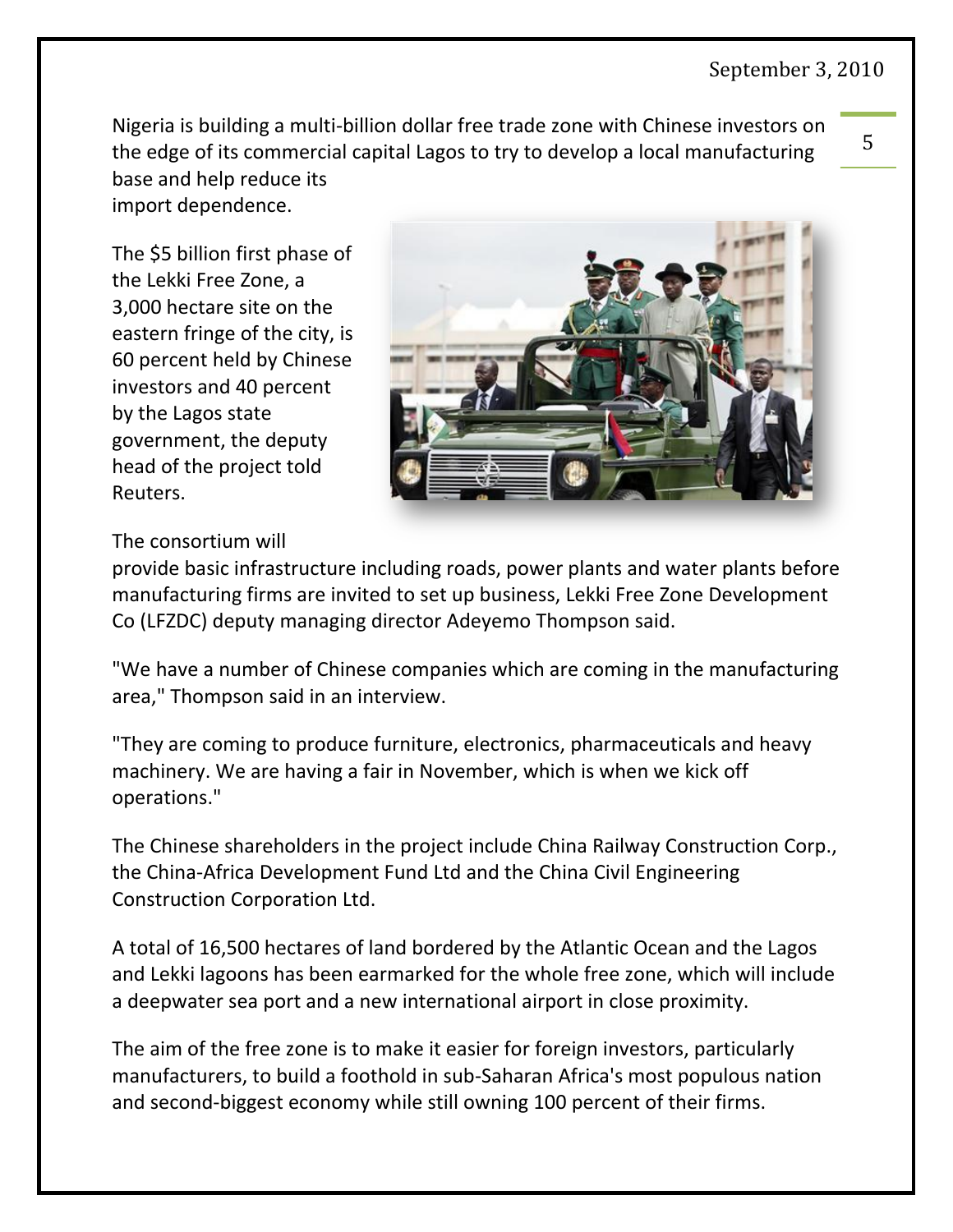It is modelled on free zones around China which have helped the Asian giant to develop its manufacturing base and economy over the past three decades.

"We have a one-stop shop ... No investor has to deal with any government agency directly. We license the enterprises. You can register your enterprise within a week, get permits and everything you need to run your business," Thompson said.

"The free zone allows you to attract foreign direct investment into the country and investors are given some incentives ... It helps boost production, manufacturing, create employment and is a basis for sustainable infrastructure."

The manufacturing and agricultural sectors have been neglected since the 1970s oil boom, when Nigeria began making easy money from crude oil sales. Oil accounts for more than 80 percent of revenues and more than 60 percent of exports.

### SHINING EXAMPLE OR WHITE ELEPHANT?

Nigeria imports everything from toothpicks to cement, with a growing proportion of the goods coming from China. The Lekki Free Zone will enable Chinese and other manufacturers to test their products on Africa's largest potential consumer market.

"There is a huge market in waiting," Lagos State Governor Babatunde Fashola said at an opening ceremony this month.

"When you look at how much our people spend importing goods from abroad, how much they pay in excess baggage at major airports, bringing this here is like bringing home prosperity."

The vast majority of Nigeria's 140 million people live on less than \$2 a day but economists say a growing middle class means a consumer market is developing that could help its economy surpass South Africa's in the coming years.

The West African head of private equity firm Actis estimated earlier this year that some 10 million people had moved from low income towards the middle income bracket in Nigeria in the past five years alone.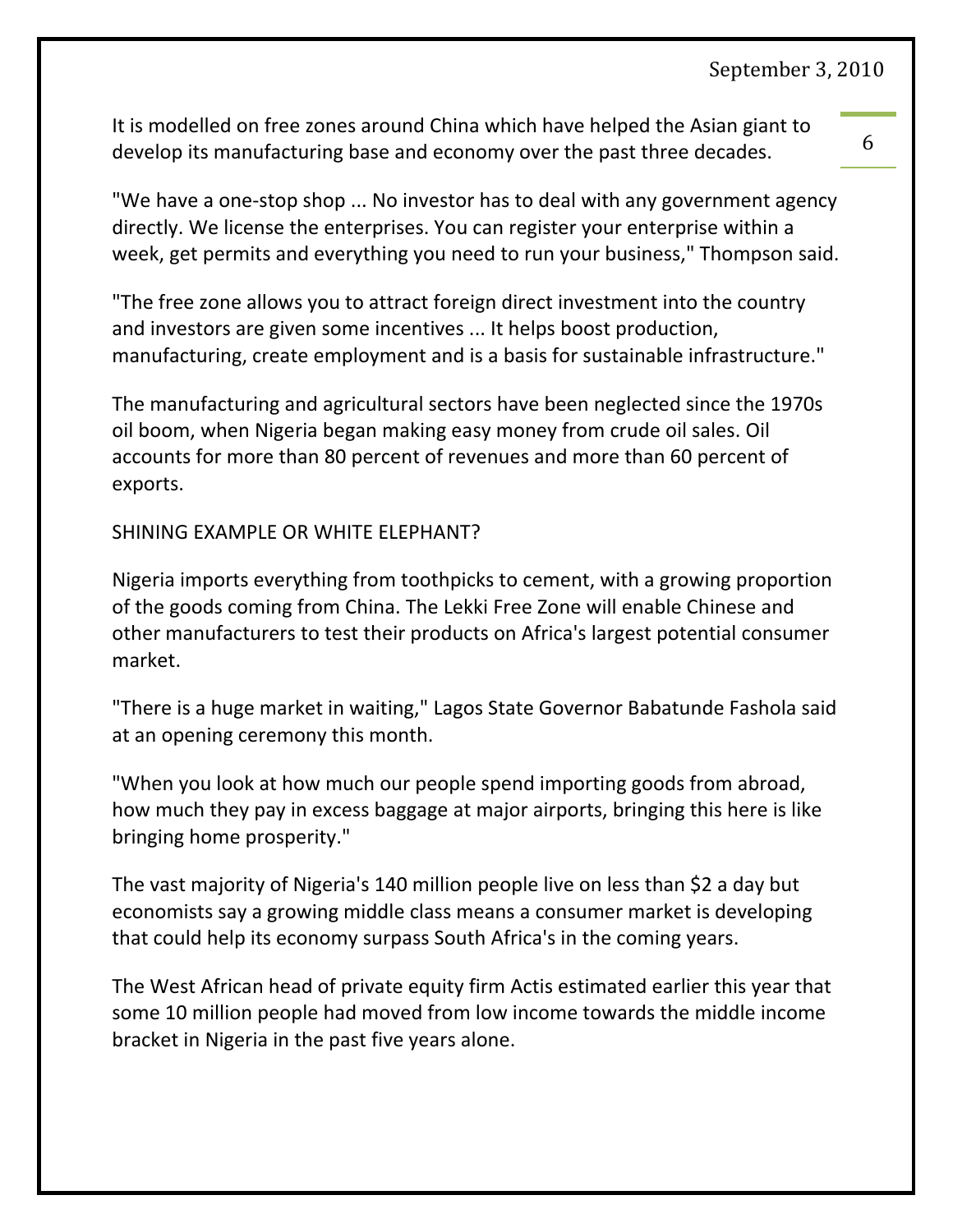7

Thompson said China was encouraging manufacturers whose Western export markets had suffered in the global downturn to explore frontier destinations such as those in Africa.

The administrative complex housing Thompson's office, customs and company registration officials, and a few warehouses are so far the only buildings to have been completed.

The architect's models show glistening glass and steel warehouses around a central lagoon, and the ultimate aim is to build a mini-city which will house more than 180,000 people.

Sceptics point to the lacklustre interest in some other free zones around Nigeria, particularly the \$300 million Tinapa resort in the southeastern state of Cross Rivers, envisaged as a tourist resort and duty-free shopping paradise.

Its launch two years ago was marred by armed customs officers trying to impound products bought by its customers.

But Lekki's investors say the two are incomparable.

The new zone is adjacent to Nigeria's most populous city, Chinese investors own a majority stake, no commercial loans are involved, and manufacturing -- not tourism -- is at its heart.

"The choice of China as partner is because in recent times they have had experience of transforming an unrated nation into a world class nation," Thompson said.

#### [\(Back to top\)](#page-0-0)

## <span id="page-6-0"></span>**[Changes Weighed in Military Exports](http://online.wsj.com/article/SB10001424052748704342504575460000684680106.html)**

*Nathan Hodge, the Wall Street Journal, Sunday, August 29, 2010*

President Barack Obama will announce a series of initiatives this week aimed at streamlining the system that governs the export of weapons but also commercial products that have a potential for military use.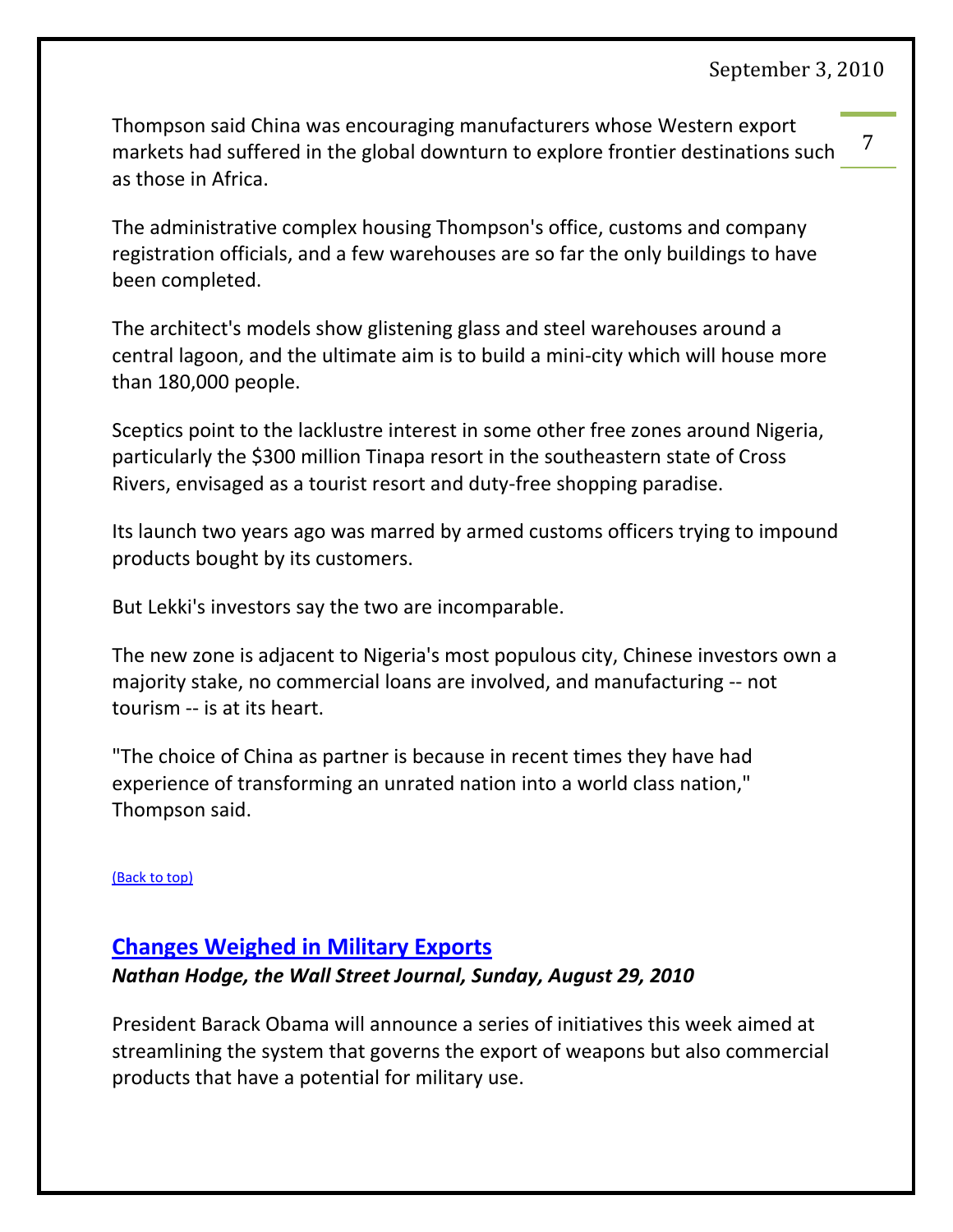The policies are part of a broader effort to boost the competitiveness of U.S. manufacturing and technology sectors.

Mr. Obama, in videotaped remarks to be delivered Tuesday to an annual Department of Commerce conference on export controls, is expected to outline measures aimed at laying the foundation for a new export-control system to replace a decades-old system that critics say is burdensome and outmoded.

Among other steps, government agencies would revise their lists of items requiring export licenses to create a tiered system. It would distinguish between the "crown jewels" of military technology—such as stealth aircraft technology and other more mundane and less sensitive items such as vehicle parts.

Such changes "will allow us to build higher walls around the most critical items to be exported, while allowing other items to be exported under less restrictive conditions," a senior administration official said in a briefing.

The U.S. defense industry, which is looking to expand sales to overseas markets in the face of a flattening U.S. defense budget, has generally welcomed the administration's push. Raytheon Co. Chief Executive William Swanson said in a recent interview that the current system was "trying to protect too much, and if you protect everything, you protect nothing."

The measures the White House is announcing this week will be carried out primarily by executive order. The administration has outlined additional plans to create a single licensing agency, a measure that would require congressional action.

The U.S. export control system was originally designed to prevent the Soviets from getting their hands on sensitive U.S. technology.

The U.S. government now maintains two primary lists of items subject to export control. The Munitions List, administered by the State Department, covers weaponry. The Commerce Department maintains a second list of commercial items that have possible military applications.

Officials describe the Munitions List as more open-ended, which means that every nut, bolt or screw on a weapon system may be subject to formal licensing requirements, even if similar items are commercially available. Thus, the brake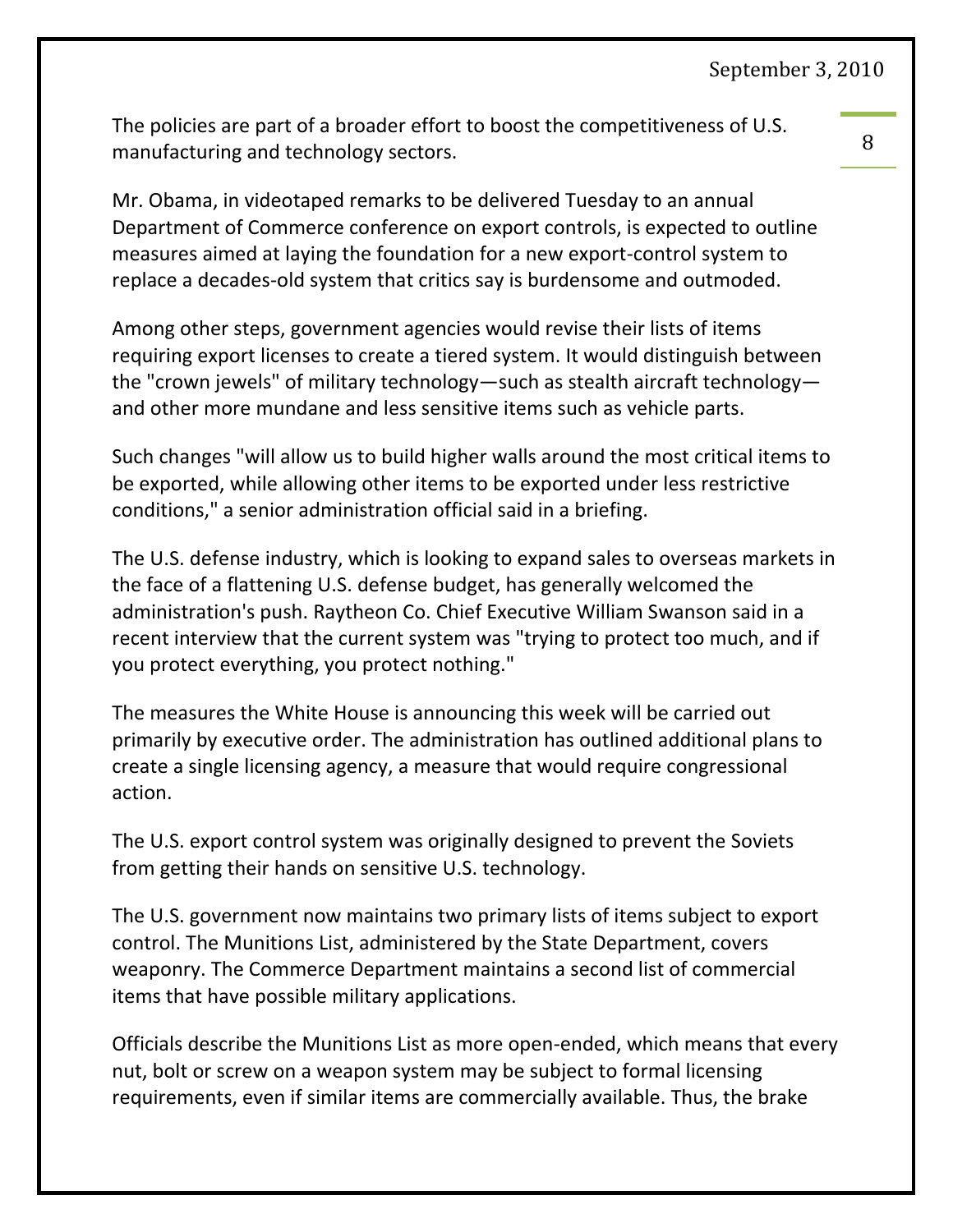pads on an Abrams tank require a license to be exported, even though they are virtually identical to the brake pads on a fire truck.

Mr. Obama also plans to sign an executive order creating an export-enforcement coordination center at U.S. Immigration and Customs Enforcement, which would work with other enforcement agencies that have overlapping authorities.

In addition, federal agencies involved in the process are supposed to move toward a unified IT system.

Secretary of Defense Robert Gates has backed the initiative, saying in an April speech that the "decades-old, bureaucratically labyrinthine system does not serve our 21st-century security needs or our economic interests."

U.S. defense manufacturers, which have long complained that the current system undercuts their competitiveness, are likely to welcome the move.

"You will find a lot of enthusiasm in the business community for the whole enterprise," said Bill Reinsch, president of the National Foreign Trade Council, a business group advocating an open global trading system.

Remy Nathan, assistant vice president for international affairs at the Aerospace Industries Association, a U.S. trade group, said industry has been calling for change for years. But now "it's the apparatus that's responsible for our national security taking a good hard look at the mechanism for export control."

Clif Burns, an export-control attorney at the law firm Bryan Cave LLP in Washington, D.C., expressed doubt that the next phase of the administration's plan would get through Congress.

"For people on both sides of the aisle, export reform is dynamite, because it's less understood than most things by voters," he said.

"But it's easily characterized as, 'Rep. so-and-so made it easier to send things to the Russians."'

[\(Back to top\)](#page-0-0)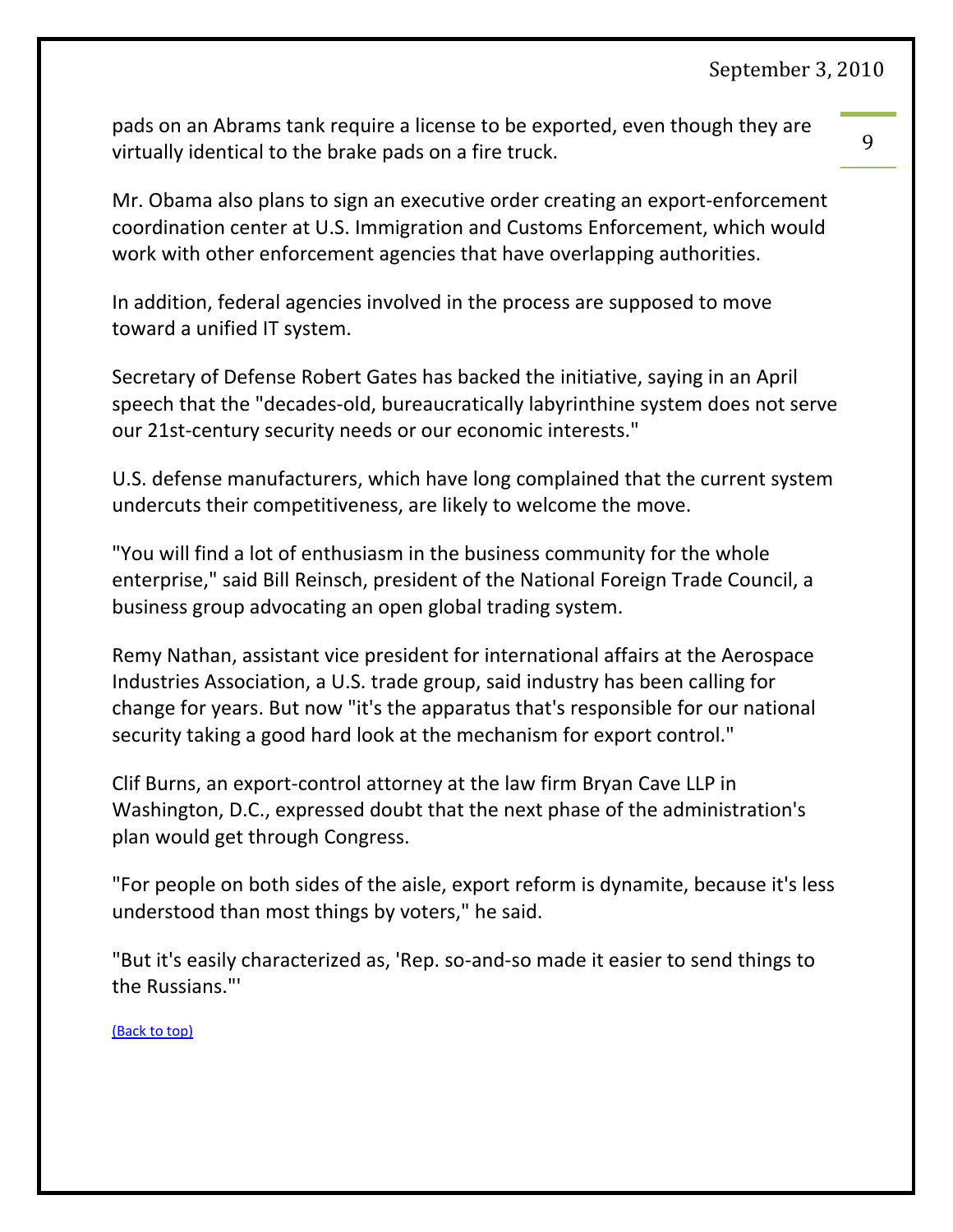## <span id="page-9-0"></span>**[The US-Korea Free Trade Agreement Must Move Forward](http://www.truthabouttrade.org/news/editorials/trade-policy-analysis/16550-the-us-korea-free-trade-agreement-must-move-forward-) THE** 10 *Ross Korves, Truth About Trade & Technology, Thursday, September 2, 2010*

As the Obama Administration and U.S. businesses pursue efforts to double U.S. exports over the next five years as proposed by President Obama, finalizing the U.S.-Korea Free Trade Agreement (FTA) should be at the top of the list. The President hopes to have issues resolved before he visits South Korea in early November. The agreement would increase trade for the U.S., strengthen economic relations with a key Asian ally and show the rest of the world that the U.S. is serious about reengaging trade policy discussions after a three-year timeout.

The U.S. International Trade Commission (USITC) is required to analyze the impact of FTAs proposed by the President within 90 days of signing an agreement. U.S.- Korea Free Trade Agreement: Potential Economy-wide and Selected Sectoral Effects was released by the USITC in September 2007. According to the analysis, when the agreement is implemented, 82 percent of U.S. tariffs lines would be immediately tariff free and 80 percent of South Korea's tariff lines will be tariff free, compared to 38 percent now for the U.S. and 13 percent for Korea. After ten years, 99 percent of the U.S. tariff lines and 98 percent of Korean tariff lines would be tariff free. When the agreement is fully implemented, the removal of tariffs and tariff rate quotas could increase U.S. exports by \$9.7-10.9 billion per year and U.S. imports could be \$6.4-6.9 billion higher. Exports of machinery, electronics, transportation equipment, chemicals, rubber and plastics are expected to gain under the agreement. No significant changes in total employment are expected in the U.S. because the Korean economy is less than 10 percent of the U.S. economy, but specific industries like beef should see gains.

U.S. agriculture would gain exports because Korean tariffs are high for many agricultural products. The impact would be greatest on meats, fruits and vegetables where tariffs of 30-50 percent are common. USITC economic model analysis showed increased trade of 53-87 percent for vegetables, fruit and nuts, 58-165 percent for beef and beef products, 62-130 percent for beverages and tobacco products and 249-478 percent for dairy products. Benefits for grains and oilseeds would be limited because tariffs are minimal now due to the need to import wheat and vegetable oil for human consumption and coarse grains, feed wheat and protein meals for livestock feed. Rice is not included in the FTA and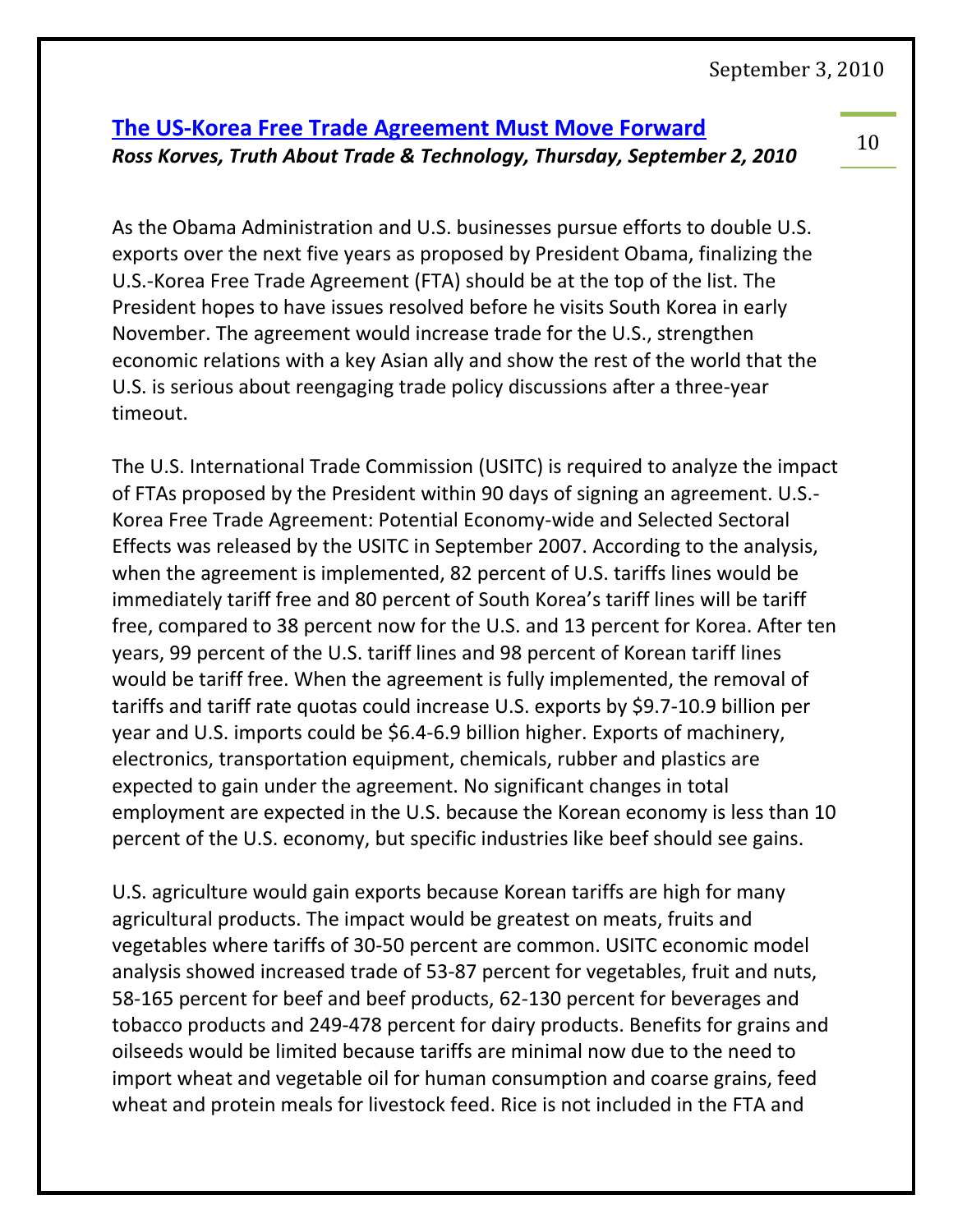trade expansion would remain based on WTO commitments. Rules on sanitary and phyto-sanitary (SPS) issues are critical to market access and a bilateral standing committee would be established to address relevant SPS issues.

A stumbling block for U.S. agriculture has been beef trade. While the computer simulations based on the lower tariffs look good for beef, SPS issues have remained a problem, specifically the Korean government's response to BSE. A September 2006 agreement between the two governments never became commercially operational because it did not include bone-in products and lacked effective SPS procedures. An April 2008 protocol allows for trade in all beef from animals less than 30 months of age. Outstanding issues include beef from animals over the age of 30 months, equivalency of USDA inspection of processing plants and other SPS issues. According to the U.S. Agricultural Attaché in South Korea, in 2009 beef imports totaled 314,000 metric tons (MT), 58 percent of consumption, and imports from the U.S. were 83,000 MT, 26 percent of total imports. For a popular loin cut, domestic beef prices in 2009 were about 1.8 times the price of imports.

Working out issues for the U.S.-Korea FTA would show other countries that the U.S. is serious about moving ahead on agreements after three years of inaction, and would boost talks on the Trans-Pacific Partnership agreement being negotiated by the U.S., Australia, New Zealand, Peru, Chile, Singapore, Brunei and Vietnam. South Korea has expressed interest in joining the group if it expands to other countries. Some Asian countries want the U.S. to take a more active role in Asia after being preoccupied with the Middle East for the last decade. Asia will be the center of economic growth for the immediate future and other countries are working on agreements. South Korea recently completed an FTA with the EU and has had some negotiations with Mexico. It has had an agreement with Chile since 2004.

Another factor was recently added to the trade opportunities when the President of South Korea, Lee Myung-bak, raised the issue of a unification tax to prepare for the time when South Korea and North Korea would again become one country as happened with West and East Germany 20 years ago. While there are no prospects for unification anytime soon, it is an additional reason to reach an agreement. South Korea is a country of 48.5 million people with a GDP of \$1.4 trillion in 2009 on a purchasing power parity basis (PPP), the world's 13th largest,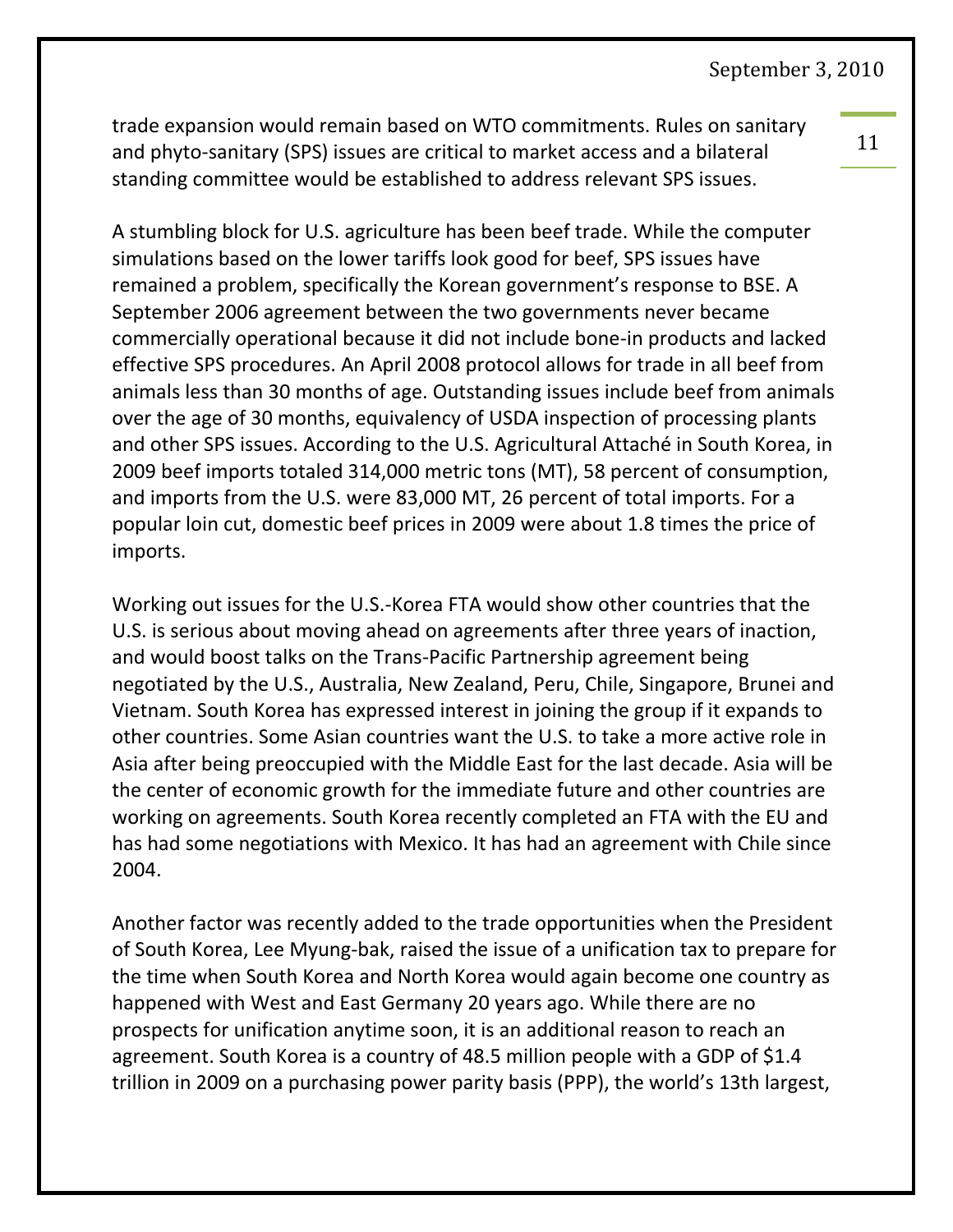and a per capita GDP of \$28,900, 49th largest. Its land area is a little larger than Indiana with 17 percent of it arable. North Korea has a population of 22.7 million and a GDP of \$40 billion, the world's 96th largest, with a per capita GDP of \$1,900 in 2009, ranked 189th in the world. Its land area is 20 percent larger than South Korea with 22 percent of it arable.

South Korea is the world's ninth largest exporter and the twelfth largest importer. U.S. agricultural exports to South Korea were \$3.82 billion in fiscal year (FY) 2009 and are estimated at \$5.0 billion in FY2010 and projected at \$5.0 billion again in FY2011. Some trade analysts have called the U.S.-Korea FTA the biggest trade agreement ever for the U.S. That may be an over statement in an economic sense with the importance of Canada and Mexico within NAFTA. It is certainly the largest bilateral trade agreement for the U.S. outside NAFTA, with the potential to further connect the U.S. economy to Asia.

South Korea and the EU are expected to sign their FTA later this month. It will then need approvals by South Korea's National Assembly and the leaders of the 27 countries in the EU, which are expected this fall. South Korea just finished negotiations with Peru on an FTA and talks with China will likely begin early next year. Moving forward with the U.S.-Korea FTA is long overdue. Both countries have too much to gain economically and politically from an agreement to let significant differences on some important issues result in failure.

#### [\(Back to top\)](#page-0-0)

## <span id="page-11-0"></span>**[China, Japan Sign Seven Trade Pacts](http://www.upi.com/Business_News/2010/08/30/Japan-China-sign-seven-trade-pacts/UPI-42731283177237/)** *UPI.com, Monday, August 30, 2010*

Japanese and Chinese officials pledged to improve the countries' trade cooperation with seven new agreements.

High-level talks during the weekend led to the signed agreements covering energy efficiency, environmental stewardship, food quality and other issues, the China Daily newspaper reported Monday.

"China and Japan are among the most important economies worldwide. Enhancement of bilateral cooperation will not only benefit both sides but also help … the recovery of the world economy," Chinese Premier Wen Jiabao said.